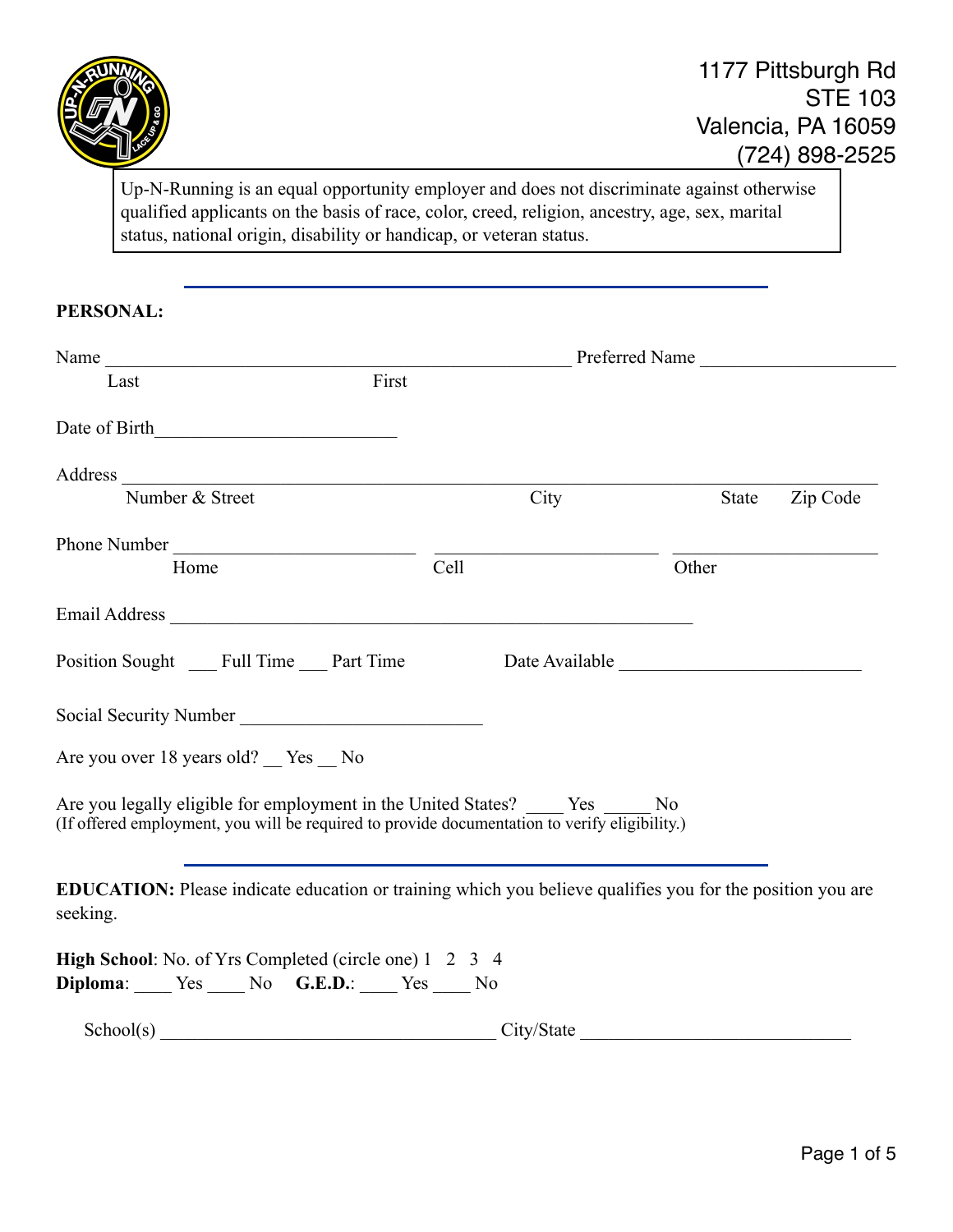## **College and/or Vocational School:** Number of Years Completed (circle one) 1 2 3 4 School(s) \_\_\_\_\_\_\_\_\_\_\_\_\_\_\_\_\_\_\_\_\_\_\_\_\_\_\_\_\_\_\_\_\_\_\_\_ City/State \_\_\_\_\_\_\_\_\_\_\_\_\_\_\_\_\_\_\_\_\_\_\_\_\_\_\_\_\_\_\_\_ Major \_\_\_\_\_\_\_\_\_\_\_\_\_\_\_\_\_\_\_\_\_\_\_\_\_\_\_\_\_\_\_\_\_\_\_\_\_\_\_ Degrees Earned \_\_\_\_\_\_\_\_\_\_\_\_\_\_\_\_\_\_\_\_\_\_\_\_\_\_\_ **Other Training or Degrees:** School(s) \_\_\_\_\_\_\_\_\_\_\_\_\_\_\_\_\_\_\_\_\_\_\_\_\_\_\_\_\_\_\_\_\_ City/State \_\_\_\_\_\_\_\_\_\_\_\_\_\_\_\_\_\_\_\_\_\_\_\_\_\_\_\_\_\_\_\_\_\_\_ Course \_\_\_\_\_\_\_\_\_\_\_\_\_\_\_\_\_\_\_\_\_\_\_\_\_\_\_\_\_\_\_\_\_ Degree or Certificate Earned \_\_\_\_\_\_\_\_\_\_\_\_\_\_\_\_\_\_\_\_\_\_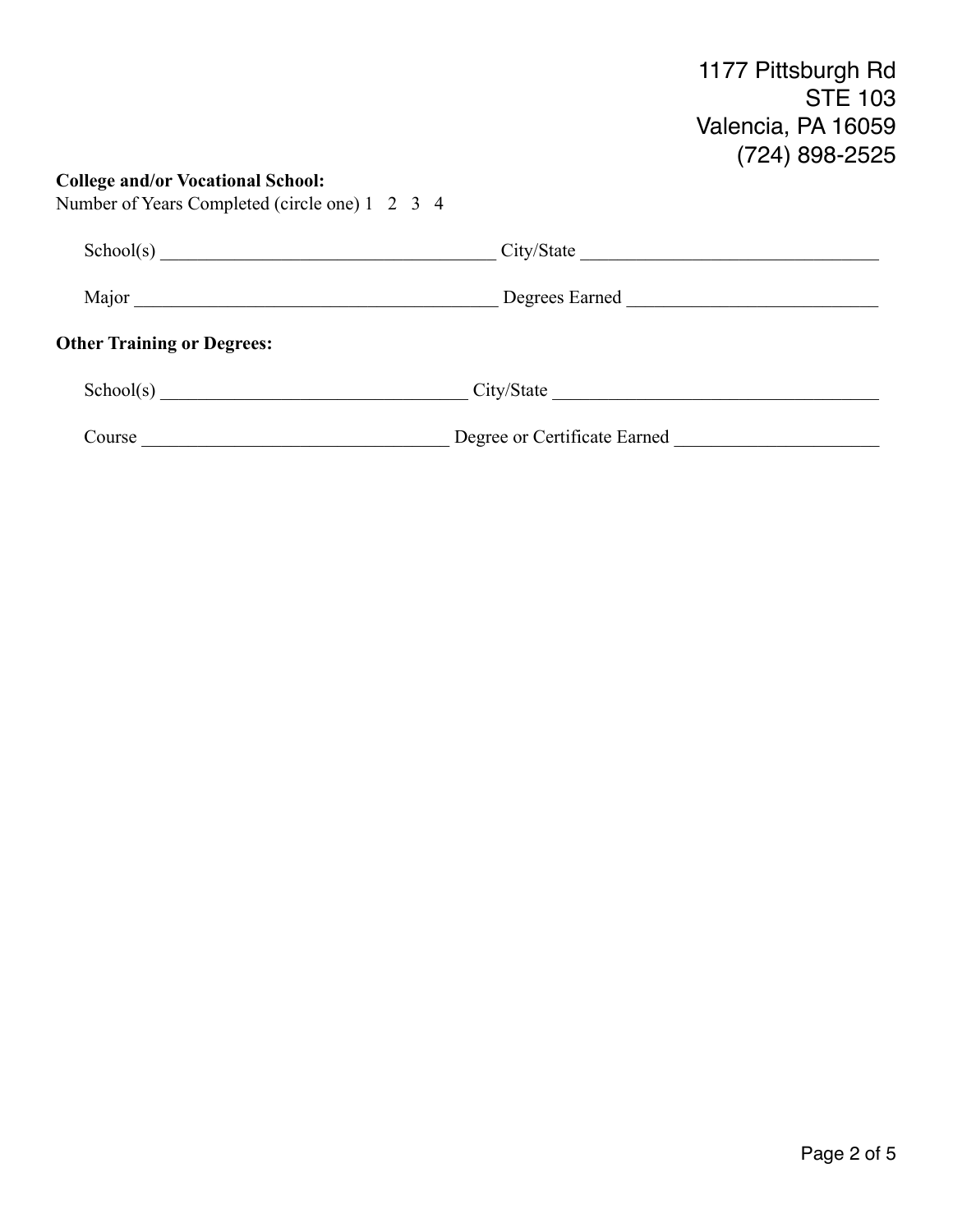## **RECORD OF CONVICTION :**

During the last ten years, have you ever been convicted of a crime other than minor traffic offense?  $\frac{1}{\sqrt{1-\frac{1}{c}}}$  Yes  $\frac{1}{\sqrt{1-\frac{1}{c}}}$  No

If yes, explain:

(A conviction will not necessarily automatically disqualify you for employment. Rather, such factors as age and date of conviction, seriousness and nature of the crime, and rehabilitation will be considered).

| <b>EMPLOYMENT:</b> List last employer first, including U.S. Military Service. |                 |  |  |  |  |
|-------------------------------------------------------------------------------|-----------------|--|--|--|--|
| May we contact your present employer? _____ Yes _____ No                      |                 |  |  |  |  |
| If any employment was under a different name, indicate name                   |                 |  |  |  |  |
|                                                                               |                 |  |  |  |  |
| Telephone Position Position                                                   |                 |  |  |  |  |
|                                                                               | $Mo/Yr$ $Mo/Yr$ |  |  |  |  |
|                                                                               |                 |  |  |  |  |
|                                                                               |                 |  |  |  |  |
|                                                                               |                 |  |  |  |  |
|                                                                               |                 |  |  |  |  |
|                                                                               |                 |  |  |  |  |
| Telephone Position Position                                                   |                 |  |  |  |  |
| Dates of Employment: From                                                     |                 |  |  |  |  |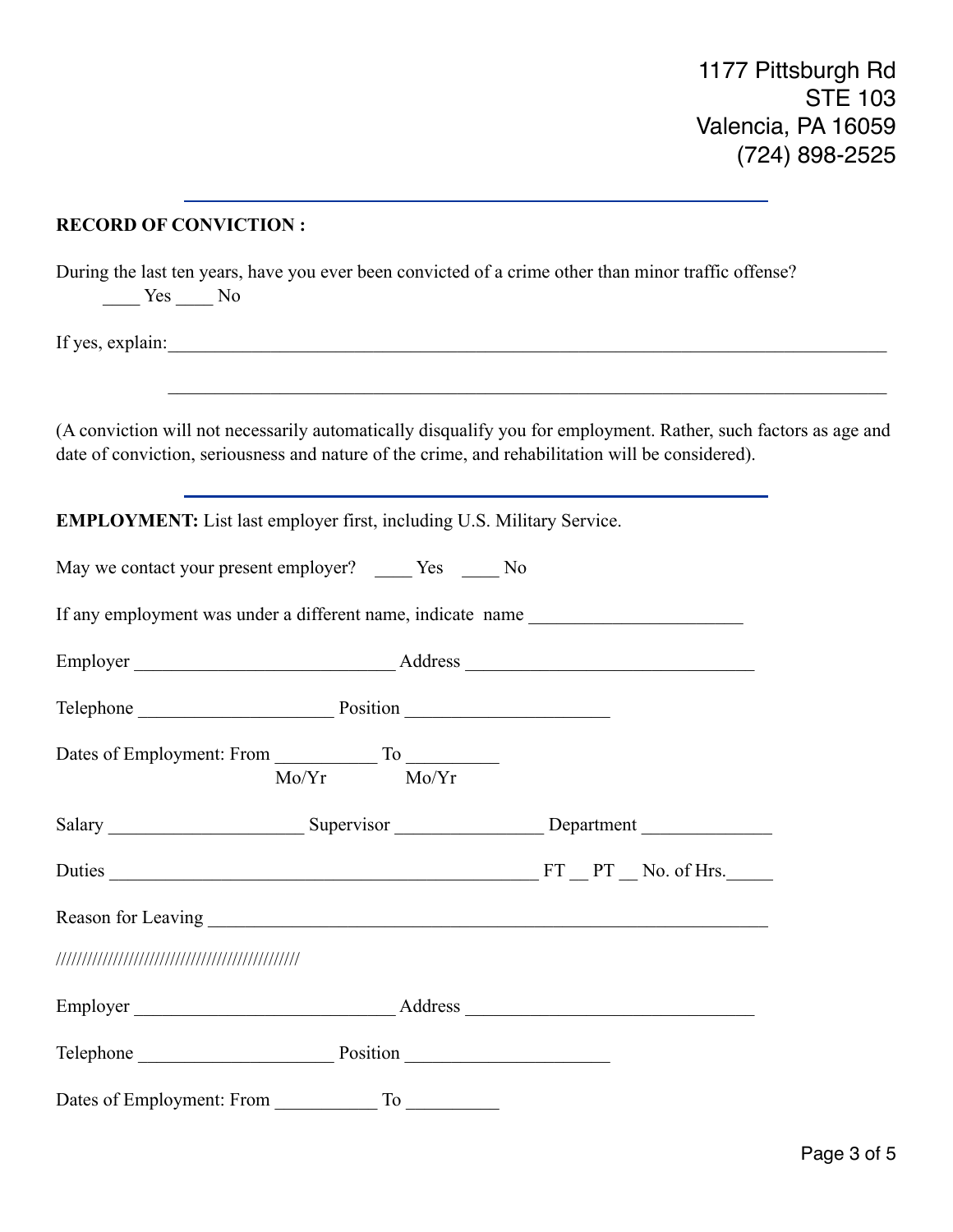1177 Pittsburgh Rd STE 103 Valencia, PA 16059 (724) 898-2525

|                    | Mo/Yr<br>Mo/Yr                                                                                                                      |                                                                                                                      |  |
|--------------------|-------------------------------------------------------------------------------------------------------------------------------------|----------------------------------------------------------------------------------------------------------------------|--|
|                    |                                                                                                                                     |                                                                                                                      |  |
|                    |                                                                                                                                     |                                                                                                                      |  |
|                    |                                                                                                                                     |                                                                                                                      |  |
|                    |                                                                                                                                     |                                                                                                                      |  |
| piece of paper.    |                                                                                                                                     | If you wish to describe additional work experience, attach the above information for each position on a separate     |  |
|                    |                                                                                                                                     |                                                                                                                      |  |
|                    | Have you ever been discharged or asked to resign from a job? _____Yes _____No                                                       |                                                                                                                      |  |
|                    |                                                                                                                                     |                                                                                                                      |  |
|                    |                                                                                                                                     |                                                                                                                      |  |
| <b>REFERENCES:</b> |                                                                                                                                     |                                                                                                                      |  |
|                    | Name                                                                                                                                | Name                                                                                                                 |  |
|                    |                                                                                                                                     |                                                                                                                      |  |
|                    | <u> 1989 - Johann Stein, mars an deutscher Stein und der Stein und der Stein und der Stein und der Stein und der</u><br>Phone $($ ) | <u> 1989 - Johann Barbara, martin amerikan basar dan berasal dalam basa dalam basar dalam basar dalam basar dala</u> |  |
| Email              |                                                                                                                                     | Email                                                                                                                |  |